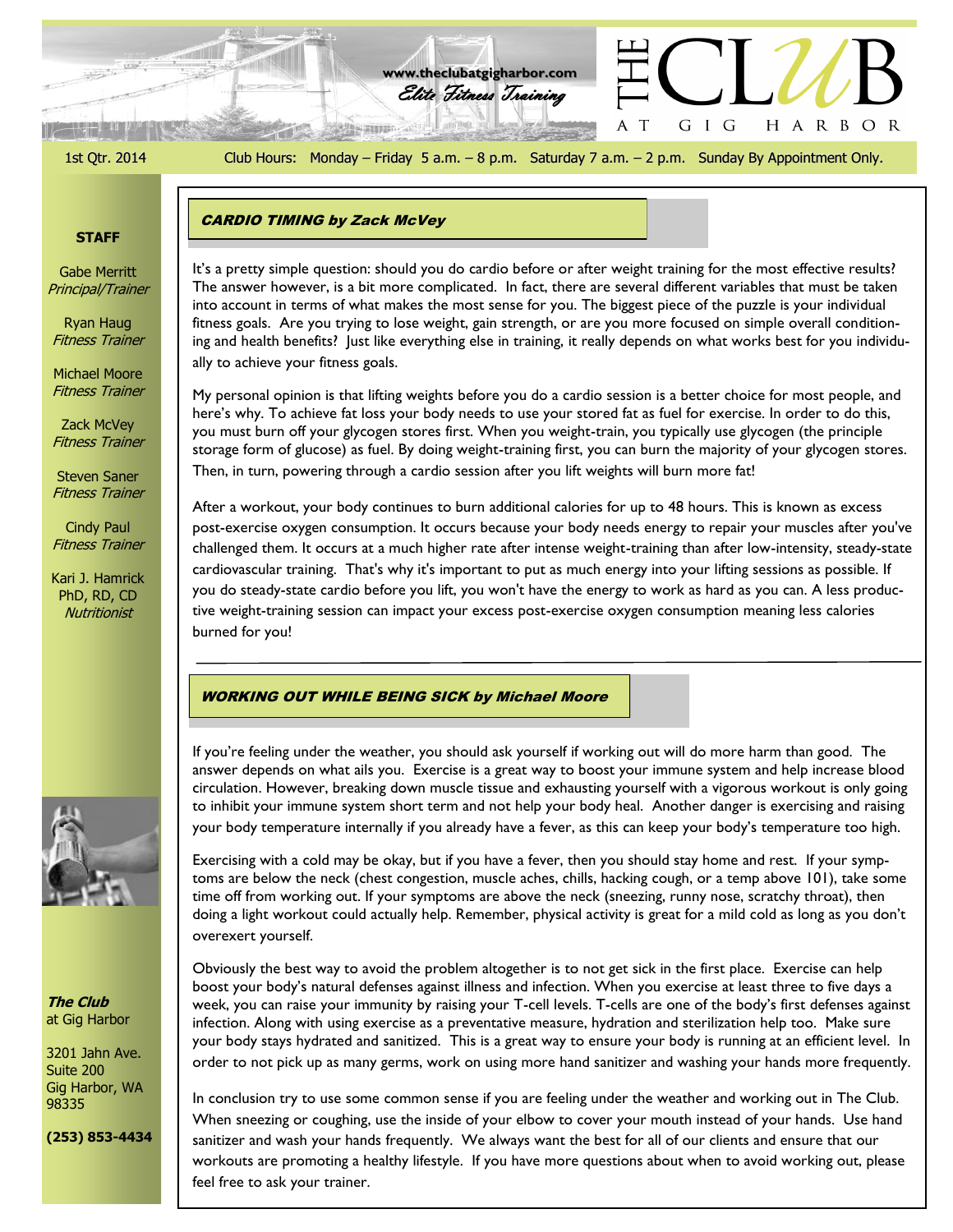MANAGING SORE MUSCLES by Steven Saner

Why am I still sore from the workout I did two days ago? Many of us have probably asked ourselves this question a few times. The technical term for this feeling is delayed onset muscle soreness (or DOMS), and it is nothing to worry about. There are multiple reasons why a person may experience DOMS including; changes in the type of exercise performed, sudden increase in exercise intensity or duration, and performing exercises that focus on eccentric muscle contractions. An eccentric muscle contraction occurs when the muscle is lengthening during a lift, such as when you slowly lower a weight during a bicep curl, and your arm is extending. DOMS typically peaks at about 48 hours and then gradually gets better, although it may last longer for some people.

The good news is that your muscles do get used to this as they get stronger and the amount of soreness you feel will either be not as great or will not last as long. There are also things you can do to help prevent and treat DOMS, other than just living with the pain. One major way to help prevent DOMS is to make sure you warm up long enough before exercise and stretch thoroughly after exercise. When it comes to treating DOMS, taking a day off to rest may not be the best option. Light exercise can be beneficial because of the increase in blood flow it provides. Icing the sore area can also be beneficial to help reduce inflammation.

Another option to help prevent and treat DOMS is self-myofascial release, or foam rolling. A study performed by *Medicine & Science in Sports & Fitness* showed that individuals who used a foam roller for 20 minutes after exercise experienced less soreness that peaked at 24 hours, compared to those who did not use a foam roller and experienced greater soreness that peaked at 48 hours. Along with relieving muscle soreness, foam rolling also helps correct muscle imbalance, improve range of motion, and relieve joint stress. If you're looking for a way to combine stretching and foam rolling to help with DOMS, feel free to come to stretch class Monday evenings at 6pm and Saturday mornings at 9am.

# DEALING WITH STRESS by Ryan Haug

As the holidays come and go, we all find ourselves receiving something other than gifts. Stress! We got it from the holidays and now again simply getting backing into our normal routines. Places to go, people to see, and trying to figure out how to introduce that routine back into our lives. Now mix that in with the gift returning and the guilt of holiday sweets, and we have created all new issues. It's a ridiculous cycle of creating stress in our lives from just living life.

Here are 3 ways exercise can help manage your New Year's stress:

**It pumps up your endorphins.** Physical activity helps to bump up the production of your brain's feel-good neurotransmitters, called endorphins. Although this function is often referred to as a runner's high, a rousing game of tennis or a nature hike also can contribute to this same feeling.

**It's meditation in motion.** After a fast-paced game of racquetball or several laps in the pool, you'll often find that you've forgotten the day's irritations and concentrated only on your body's movements. As you begin to regularly shed your daily tensions through movement and physical activity, you may find that this focus on a single task, and the resulting energy and optimism, can help you remain calm and clear in everything that you do.

**It improves your mood.** Regular exercise can increase self-confidence and lower the symptoms associated with mild depression and anxiety. Exercise also can improve your sleep, which is often disrupted by stress, depression and anxiety. All this can ease your stress levels and give you a sense of command over your body and your life. (*The Mayo Clinic*)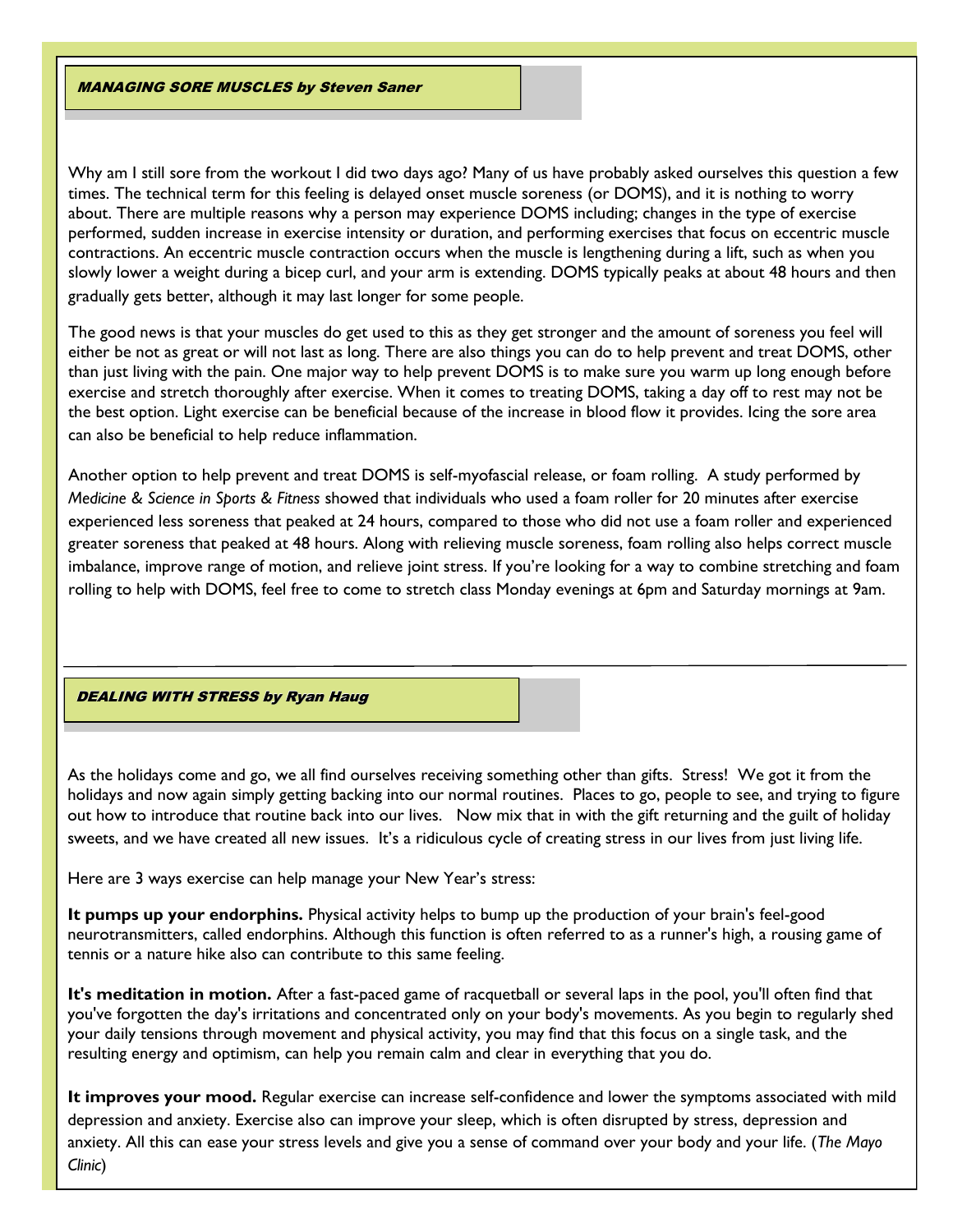## KEEP YOUR RESOLUTION ON TRACK by Gabe Merritt

When most of us start a new fitness routine, we are energized and our motivation levels are at an all-time high. But over time, that motivation begins to fade and what used to seem easy now seems to get put on the back burner or pushed off to the next day. Whether it's getting to the gym, going for that walk/run, or just starting off the day with the right diet plan, it takes motivation and determination to stick to your fitness routine.

It's easy to make a resolution to get fit but staying focused all year long can be a challenge. It can be hard to keep motivated and all kinds of barriers can get in the way of exercise. So, if you're thinking of skipping a few workouts—don't! Just follow these motivational tips to keep your body moving for a LONG TERM fitness program.

- **Schedule it.** One of the best tips for making sure you exercise tomorrow is taking the option out of the equation. Would you miss a scheduled doctor's appointment? How about a date with a friend? Of course not! So don't make it an option to skip your workout. [Schedule it](http://www.sparkpeoplestore.com/product.cfm?uid=612253&context=search&showInactive=N) in your planner/phone and treat it as you would any other important appointment.
- **Track your success.** It is always good to see your hard work pay off. Be sure to keep track of the hard work you are putting in. Whether this is weight, body fat, or simply images of what you look like with specific clothes. Watch your success and know that what you are doing is working.
- **Don't neglect your nutrition.** In order to see the most success, your diet needs to be included in any fitness program. Be sure to put as much effort and energy into your nutrition as you are on your workouts.
- **Work out during your favorite TV show.** If you have trouble going to the gym because the [television is calling,](http://www.sparkpeople.com/resource/wellness_articles.asp?id=414) use that to your advantage. Schedule your gym time while your favorite shows/games are on, then grab a treadmill, bike or elliptical in front of a TV.
- **Pump up the music.** Try a new play list or some upbeat music to help motivate your workouts. A great workout can be as much mental as it is physical.
- **Reward yourself.** Sometimes, something as simple as a new pair of running shoes, or a new pair of jeans, a 30-minute massage, or a relaxing, hot bath can be all the motivation you need. So set up a [rewards system](http://www.sparkpeople.com/resource/motivation_articles.asp?id=86) for regular workouts that allows you to work toward something you love to do or really want.
- **Choose activities that suit your lifestyle.** Consider your activities be related to what you like to do or to help you achieve your goals. Don't get stuck in a program that doesn't work on your specific goals.
- **Have fun getting physical.** Go dancing, hiking, swimming, surfing, or go play with the kids. Being physical isn't always limited to a gym or workout facility.
- **Get active around the house.** Housework, washing your car, and gardening are all physical activities that burn calories and help keep you fit. Look for incidental ways to move your body every day. For example, walk to the store instead of driving the car, or use the stairs instead of the elevator or escalator. Just try to keep yourself moving and active.
- **Revisit your goals.** Keeping up with your workout routine can sometimes be as simple as reminding yourself why you got started in the first place. Does diabetes run in your family? Are you unable to keep up with your kids? Do you want to [feel more comfortable in a swimsuit](http://www.sparkpeople.com/resource/fitness_articles.asp?id=433)? Think about your goal and how exercise can help you get there. Don't lose sight of these goals as the year moves on.



# *The Club* Referral Program

\$200 Credit for each new member that you refer!

*Who do you know??*